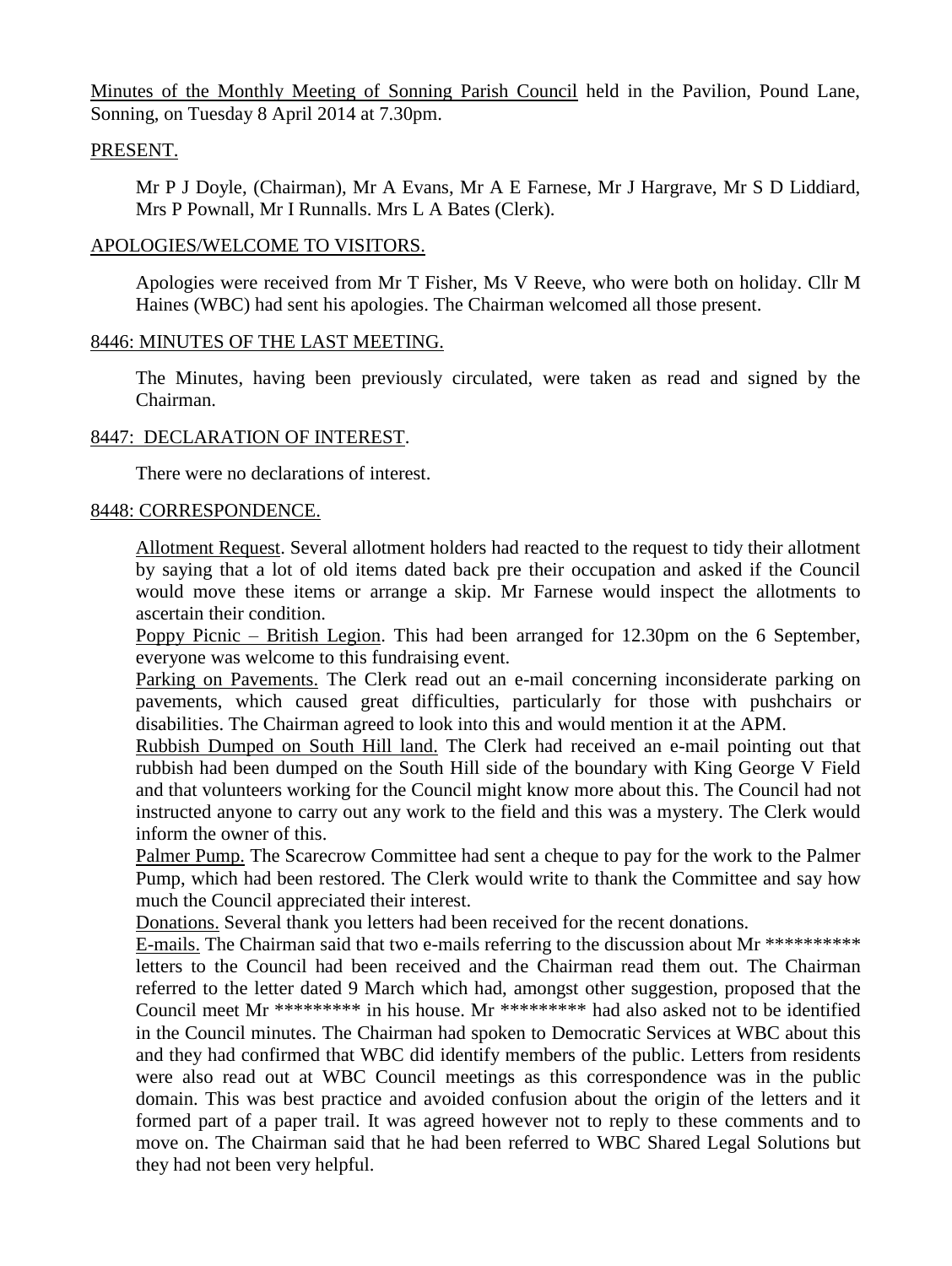# 8449: PLANNING.

The Chairman said that he and the Clerk now had hard copies of the MDD, which included policies on Heritage, Parking and Highways. The on-line version was helpful as it had links to additional information.

The application for a new building for the Church had been approved in spite of the concerns over parking provision. The Highways report had accepted that there was double parking provision at the Vicarage which ignored rules for parking in the MDD.

There was no news about the application at Elm Gables, 7 Old Bath Road, Falcon House or Little Court. WBC had granted themselves permission to install the Dolphins on Sonning Bridge and Mr Hom had contacted the Chairman about access to the Wharf on 6 May. In order to access the Wharf the gate post would need to be removed and duck boards would need to be laid out to protect the grass. Apparently the recent floods had created a small sand bank on the Oxfordshire side of the River. The Chairman said that it would be necessary to obtain an undertaking from WBC to protect the Wharf and remedy any resulting damage.

The Clerk would contact Mr Mann, the Enforcement Officer regarding the flags on the hoarding outside the Fire Station development.

The following applications were ongoing: 1 Sonning Gate (F/2012/1398); Land facing Duffield Road (F/2013/0634); 11 Hawthorn Way (F/2013/1549): 32 West Drive Sonning (F/2013/2523): 19 Old Bath Road (F/2014/3060): Elm Gables Parkway Drive (F/2014/0144): 7 Old Bath Road (VAR/2014/0192): Former Fire Station (C/2014/0408): Little Court Farmhouse (LB/2014/0465 & F/2014/0465)

The following applications had been approved: Star Court Thames Street (F/2013/2455: St. Andrews Church (F/2014/0049: Former Fire Station and Land to Rear (NMT/2014/0175): The Farmhouse (CLP/2014/0450): Sonning Bridge (F/2014/0420).

The following applications had been refused: There had been no refusals.

The following new applications had been received. No new applications.

### 8450: CONSERVATION ASSESSMENT.

The Chairman said that the document had not appeared and he would contact Mr O'Callaghan and Mr Hart, there was a need to pull the document together. WBC would be launching a permit scheme for anyone wishing to carry out work to the highway.

# 8451: QUESTIONS FOR BOROUGH COUNCILLOR.

In the absence of Cllr Haines there were no questions.

### 8452: PARISHIONERS QUESTIONS

There were no questions.

### 8453: DEFIBRILLATOR.

The Chairman said that it would be important to have the training. Ms Reeve was pursuing this but this was in great demand,

#### 8454: WEB SITE.

Ms Reeve had sent a message to say that the vote on the logo had not been unanimous. Examples would be superimposed on the trial web site for Councillors to see it in situ so they could make an informed decision.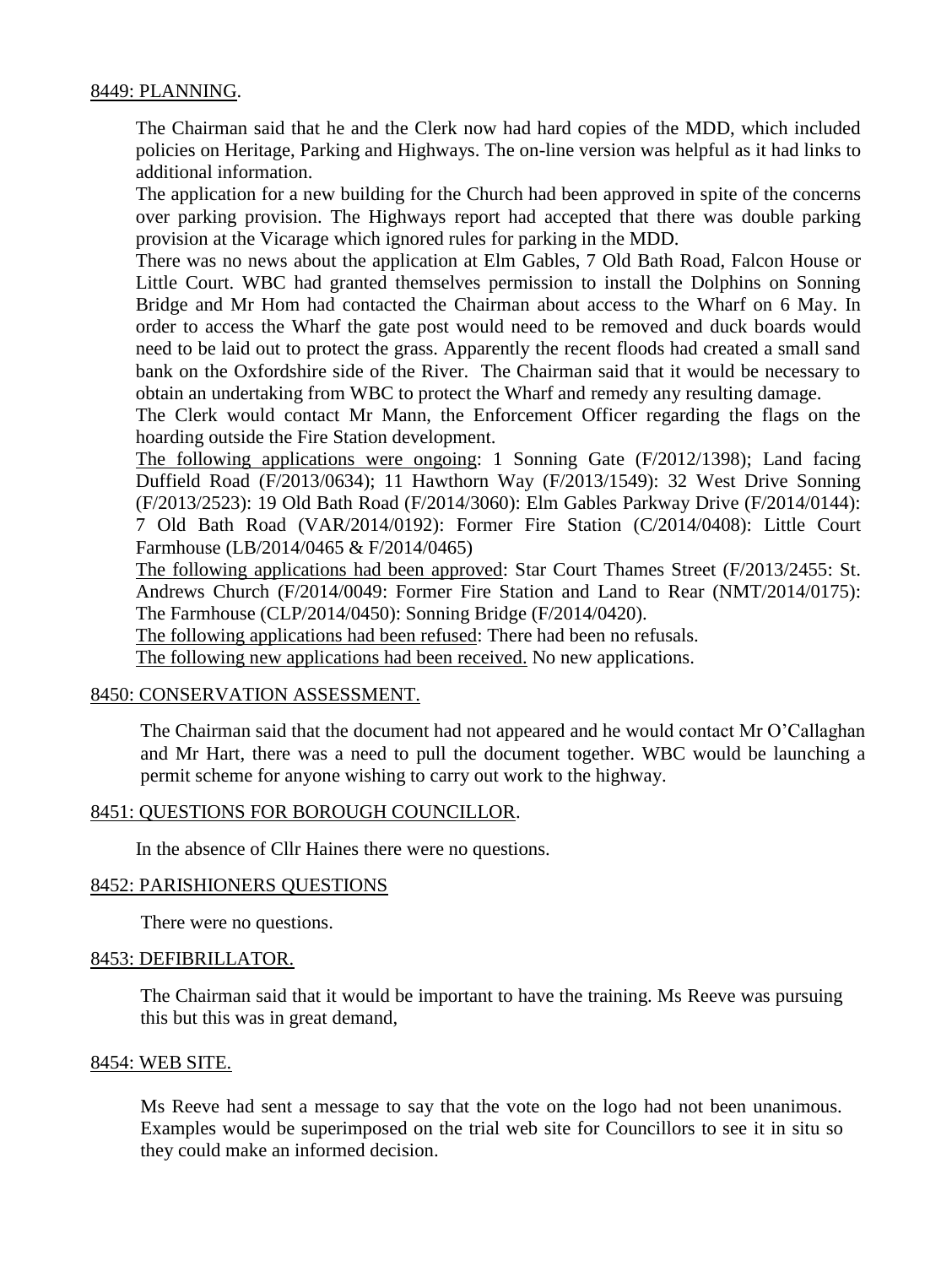# 8455: FINANCE.

- a) Report. The Clerk had prepared a report which was noted.
- b) Appointment of Internal Auditor. Mr Cedrick Gilson, who had carried out the internal audit for the past three years was prepared to undertake the internal audit for the same fee 2013, £45. The Chairman proposed appointing Mr Gilson as internal auditor for 2013/14, Mrs Pownall seconded and this was unanimously approved.
- c) Payment of Accounts. Mr Farnese proposed making the following payments Mrs Pownall seconded and these were unanimously approved.

#### March

| $Mr K$ Trimmings Litter – part Feb                 | 72.92   |
|----------------------------------------------------|---------|
| $Mrs A R Hulley Litter - part Feb$                 | 78.12   |
| Quadron - Dog Bins Feb                             | 83.56   |
| Mr S Liddiard – poppy Seeds                        | 36.80   |
| Berks Sports – Contribution to road repairs        | 100.00  |
| Age Concern – S137 Payment                         | 200.00  |
| T V Air Ambulance – S137 Payment                   | 200.00  |
| Berkshire Blind - S137 Payment                     | 50.00   |
| $CAB - S137$ Payment                               | 50.00   |
| $ReadiBus - S137 Payment$                          | 150.00  |
| Sue Ryder $-$ S137 Payment                         | 100.00  |
| Twyford Volunteers - S137 Payment                  | 50.00   |
| Sonning PCC – S137 Payment                         | 200.00  |
| Keep Mobile - S137 Payment                         | 50.00   |
| Nat Savings SPC Contribution to Tennis Court Fund  | 567.51  |
| Nat Savings SLTC Contribution to Tennis Court Fund | 2979.42 |
| Mrs L A Bates – Honorarium Less Tax                | 2480.12 |
| Mrs L A Bates Telephone                            | 40.00   |
| Nat. Savings – Transfer of Investment              | 145.83  |
|                                                    | 7488.50 |

### 8456: DOCUMENT REVIEWS.

- a) Freedom of Information Scheme.
- b) Complaints Procedure.

These two documents had been previously circulated, both were based on standard models. Following discussion the Chairman proposed adopting both models, Mr Farnese seconded and this was unanimously approved.

### 8457: PROPOSALS FOR QUEENS JUBILEE CELEBRATIONS.

An additional £550 had been donated bringing the total to £9708. The Chairman said that seeking donations towards the project had saved the Council a great deal of money and it was possible that more donations would be received. Staff at the Mill said that they had previously had to rely on their telephones to light the way. The lights were low maintenance and low energy.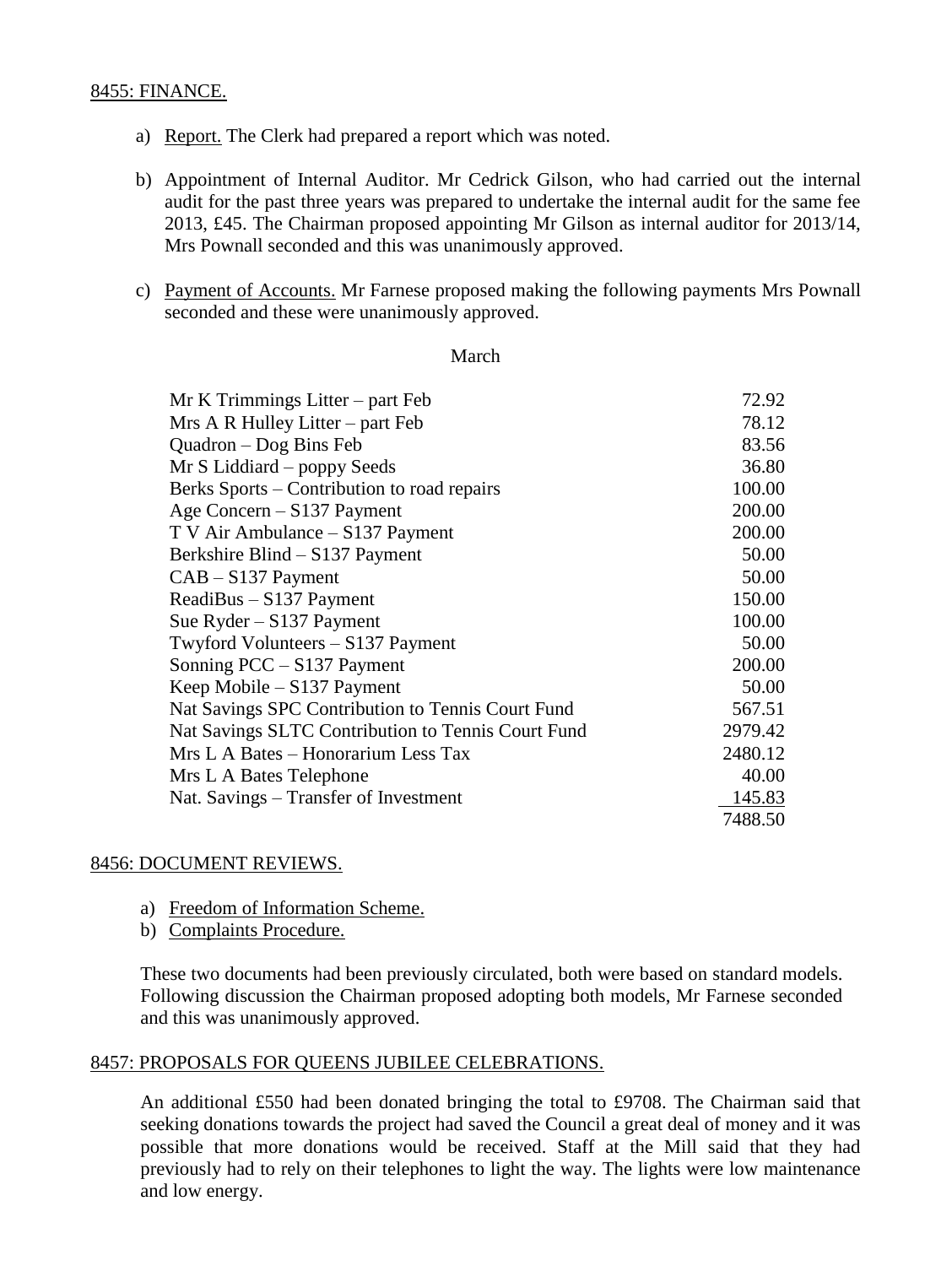# 8458: HIGHWAYS.

The Chairman said that large grain transporters has been seen travelling from the Bridge and along Thames Street. Lafarge had amalgamated with a Swiss company. Mr Evans said that he had nothing to report except there were more pot holes but no repairs had been carried out. One pot hole in Thames Street had been badly filled and there were more by the crossing. Mr Farnese would ask about repairs at the meeting on 29 April. Mr Runnalls asked where any reports about overweight lorries should be sent and Mr Evans said to him. Mr Evans asked if anyone had volunteered in reply to his request in the Newsletter but there no one had. The Chairman said that Henley wanted a weight limit on their bridge.

# 8459: RECREATION AND ENVIRONMENT W.G.

- a) Safety Checks. Mr Farnese had carried these out and said that some equipment needed to be cleaned.
- b) Report. Mrs Pownall said that the ceiling in the home showers was flaking and she agreed to obtain quotes. Mrs Pownall said that Berkshire Sports had marked out parking bays in their car park enabling more cars to park. Mrs Pownall agreed to look into possibilities for the SPC car park.
- c) Field Maintenance Quotes. Supagrass had not sent a quote but their quote for 2013 had been £2,000. Henley Contracting had quoted £625 for verti-draining, £495 for liquid iron to kill the moss/feed, £325 to terrarake the field and £985 to over-seed, total £2430. They were not proposing to roll the field which would increase impaction. In addition they proposed to dress the pitches with 40 tonnes of 60/40 seed, which would improve the condition of the grass, at a cost of £1975. The football and cricket club representatives supported all the recommended maintenance but this was well over the budget figure of £2200. The clubs particular concerns centred around the poor state of the goal mouths, which would get worse. They did concede that the cost of the grass seed was rather high. Following discussion the Chairman proposed accepting the first four items totalling £2430 plus and spending up to an additional £1,000, totalling £3430, Mrs Pownall seconded and this unanimously approved. The Clerk would ask Henley Contracting what they could do for £1,000 in relation to dressing the field.
- d) Mowing Quotes. SCS, the current mowing contractor, had increased his charges from £80.22 to £81.65 per cut plus VAT. Henley Contracting were significantly more expensive and would charge £240 per cut, which would include cutting the boundaries twice a year and mowing the SLTC area. It was agreed that HCL would provide a better service although they would be more expensive. Following discussion the Chairman proposed accepting the Henley Contracting quote of £240 per cut, Mr Farnese seconded and this was unanimously approved.
- e) Request for Score Board Store. Mr Travers introduced himself as the new Chairman of SCC and said that he would like to have a good relationship with SPC. The proposed position for the store was directly opposite the pavilion and set back in the trees next to Beech Lodge and it was likely to be 8ft by 8ft. It would be wooden clad but a metal shutter would be fitted for security. A position near the car park would be more vulnerable. There would need to be an electrical supply. The Chairman asked why the score board couldn't be brought out from the compound, where it was currently stored, for fixtures. Wheeling it out each time was not idea and involved long lengths of electric cable lying across the field. Mr Travers said that the score board needed to be wired up and it would be better if this was permanent. SCC would pay for the work and it could be carried out in stages. A permanent store would be advantageous for SCC and would improve their standing. Mr Farnese had no objection to the score board but to the proposed store and thought that there could be objections from